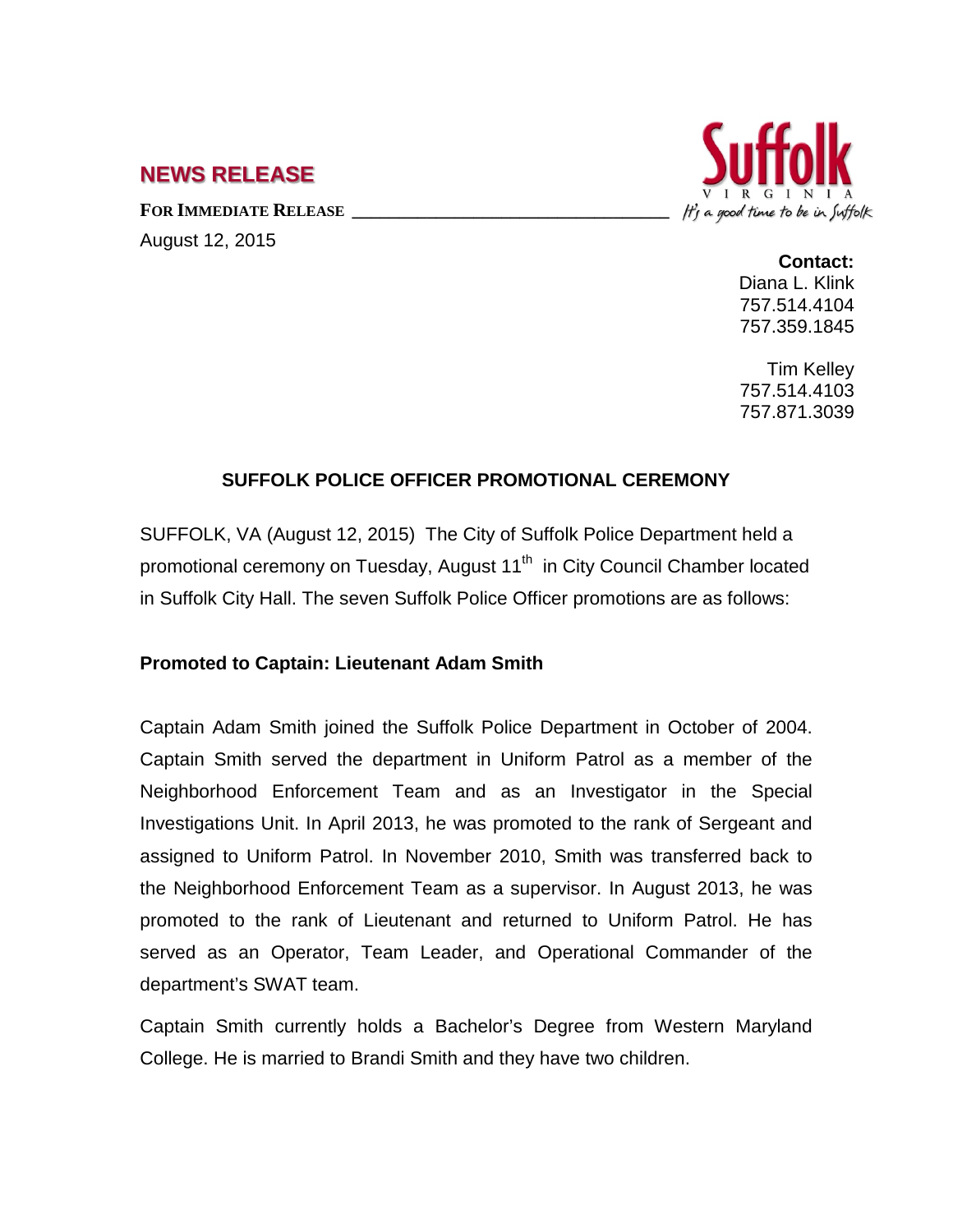## **Promoted to Lieutenant: Sergeant Cassandra Garvin**

Lieutenant Cassandra Garvin joined the Suffolk Police Department in February of 2007. Lieutenant Garvin has served the department in Uniform Patrol as well as the Administrative Division where she was named the department's first Accreditation Officer. In 2012, she was promoted to the rank of Sergeant and was the direct supervisor for Accreditation, Property and Evidence as well as the Quartermaster. After the department was awarded accreditation, Garvin was transferred back to Uniform Patrol. She is a General Instructor, Defensive Tactics Instructor, and Patrol Rifle Operator.

Lieutenant Garvin currently holds a Bachelor's Degree in Sociology from the University of Oklahoma. She is married to Sean Garvin who is a Virginia Beach Patrol Officer. She is also the mother of one child.

## **Promoted to Sergeant: Police Officer Chad Hooker**

Sergeant Chad Hooker joined the Suffolk Police Department in April of 2010. Sergeant Hooker has served the department as a Uniform Patrol Officer and was transferred to the Neighborhood Enforcement Team in 2013. Hooker is a member of the department's SWAT team.

Sergeant Hooker graduated from the University of Virginia's College at Wise with a Bachelor's Degree. He is married with two children and an active member of his church.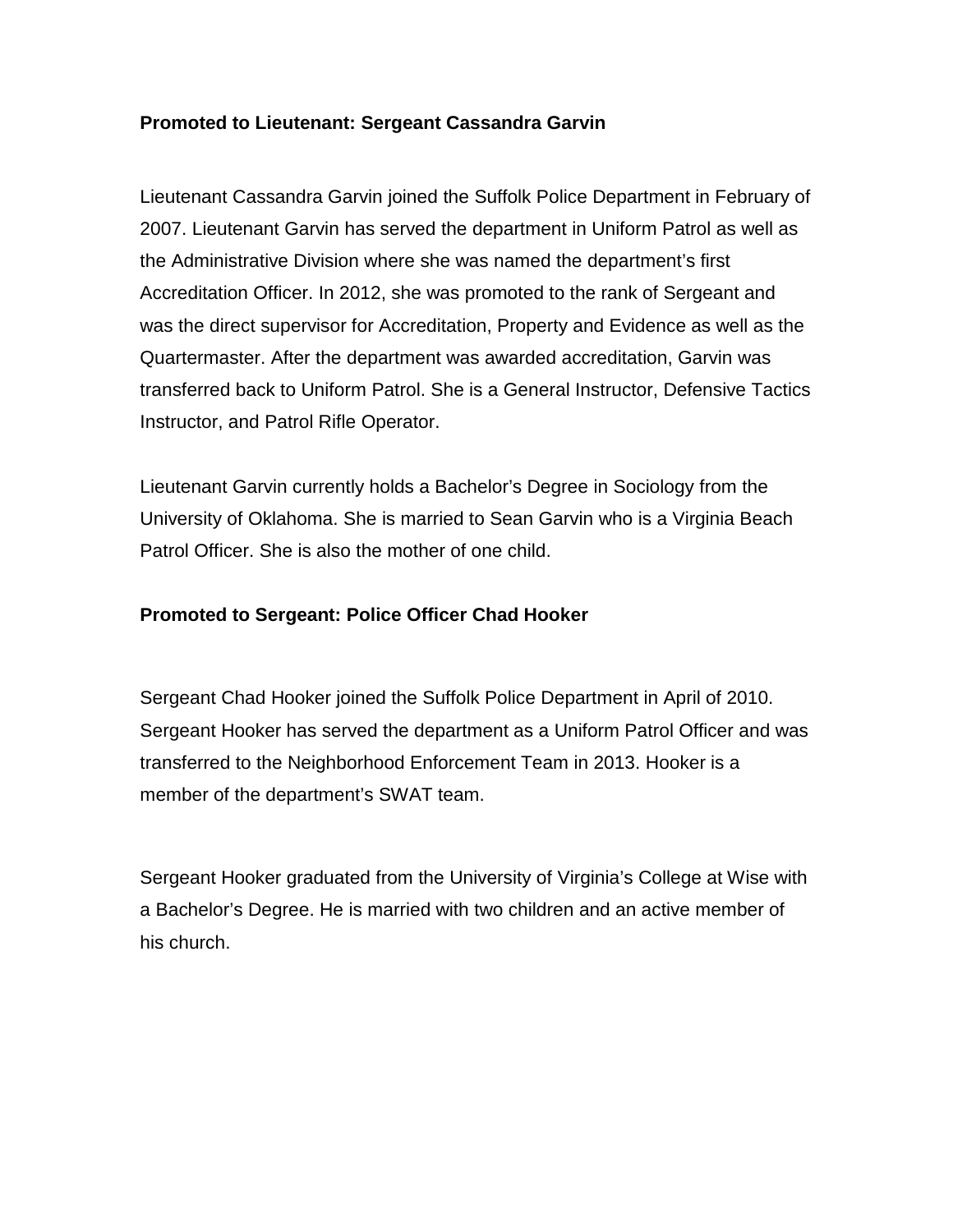## **Promoted to Master Police Officer: Senior Police Officer John Brooks**

Master Police Officer John Brooks joined the Suffolk Police Department in April of 1992. Master Police Officer Brooks has served the department in Uniform Patrol as well as the Administrative Division. Brooks has worked as a Police Motorcycle Operator, Field Training Officer, and Fatal Crash Investigator. He is a graduate of the 125<sup>th</sup> Administrative Officers Course at the Southern Police Institute, University of Louisville.

## **Promoted to Master Police Officer: Senior Police Officer Sherry Fellers**

Master Police Officer Sherry Fellers joined the Suffolk Police Department in September of 2004. She was appointed to the rank of Senior Police Officer in January 2012. Fellers has served the department as a Uniform Patrol Officer and is currently the department's Property and Evidence Custodian. She is a General Instructor and Crisis Intervention Team Member. She is also a member of the department's Honor Guard and has served in this capacity since 2007.

Master Police Officer Fellers holds a Bachelor of Arts Degree in Business Administration. She is married and has a son.

#### **Promoted to Master Police Officer: Senior Police Officer Michael Uriah**

Master Police Officer Michael Uriah joined the Suffolk Police Department in February of 2004. He was appointed to the rank of Senior Police Officer in April 2010. Uriah has served the department as a Uniform Patrol Officer. He is a General Instructor and Radar Operator. He is also a member of Underwater Search and Rescue Team, Marine Patrol, and the department Search and Rescue Team.